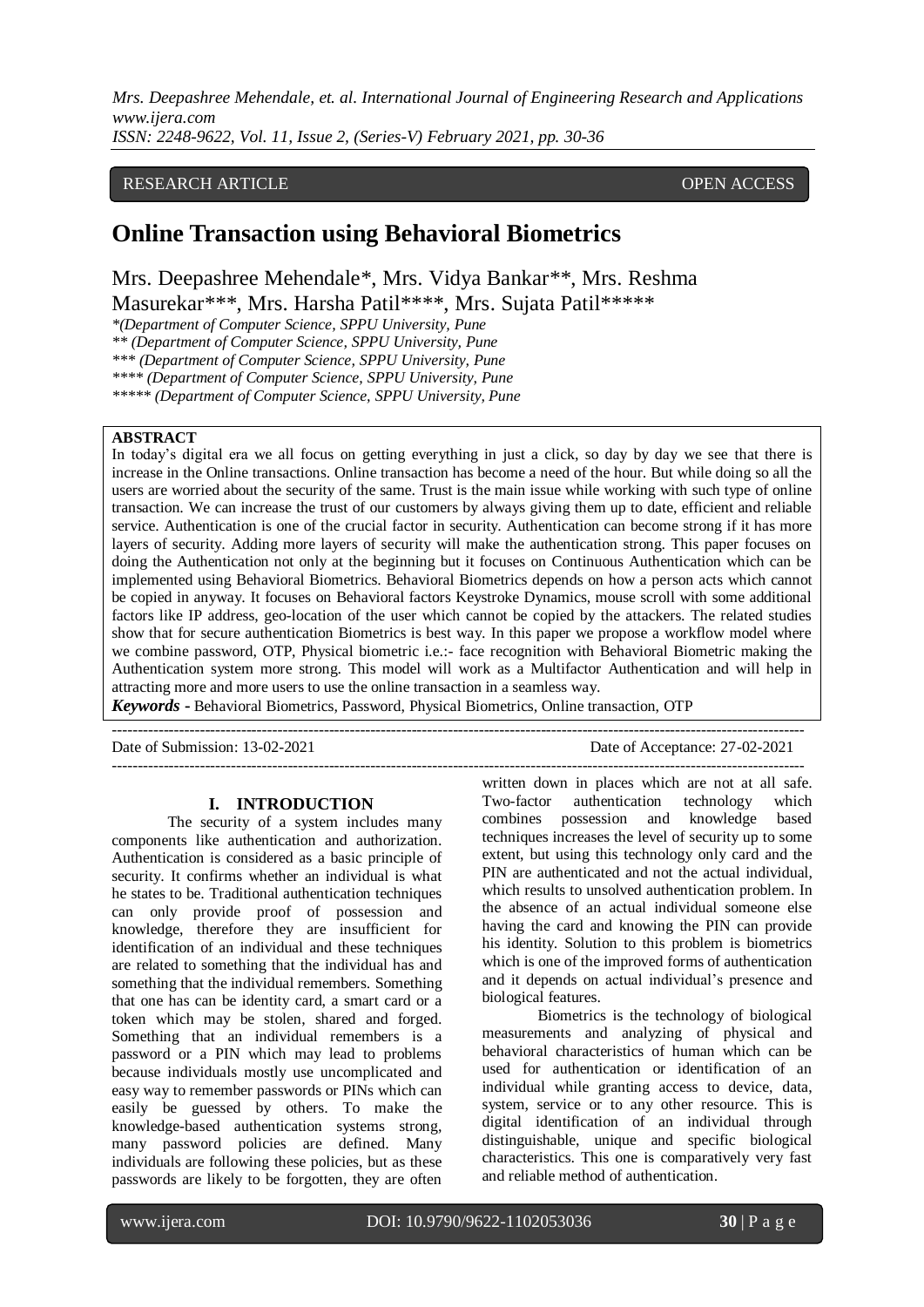For unique identification of an individual two categories of identifiers are considered it can be either physical or behavioral. Out of which physical biometrics comes under static approach of identification and behavioral biometrics belongs to dynamic approach of identification. For authentication purpose we have traditional methods like passwords but biometrics is faster, easier, secure and accurate method for it. But organizations which are using this as a method of authentication need to take care about security of data which is collected for authentication purpose. There are many biometric identifiers out of which fingerprints, hand geometry, face recognition, vein, retina or iris pattern recognition belong to physical measurements and voice recognition, signature dynamics, keystroke dynamics, mouse scrolling methods belong to behavioral measurements. Physical measurements remain stable throughout the life of an individual in contrast to behavioral measurement. Using both of them one can have much more accuracy of authentication. Because of accuracy and low prices of required resources like sensors, camera and software it is easy to install biometric systems. Biometric technology relies on statistical algorithms, hence so many applications are now a day using it for authentication along with other technologies likes smart card for more reliability.

#### **II. RELATED STUDY**

The work related on "Use of Biometrics in Mobile Banking Security: Case Study of Croatian Banks"[1] reveals the massive use of mobile devices in financial transaction. From the study, author finds the impact of biometric in banking environment. He further states that more biometric features in banking sector would be used to solve various social, ethical and technological aspects and to provide better security. The research paper on "Mobile Biometrics" in Financial Services: A Five Factor Framework" [2] is based on a longitudinal study of users' attitudes towards the impact of biometric authentication for digital payment and an opinion survey of a intended group of financial services professionals. The study findings are two-fold. From the study, users (>90%) trust biometrics are more secure and convenient than passwords, and that users are ready to accept biometrics instead of current password-based authentication system. As well as he stresses the use of finger print and face recognition for physical biometrics. Nevertheless, the industry survey try to fill the gaps in experience and importance on various features of deploying biometric systems: only 36% of respondents are friendly with biometrics, compared to 88% of them that would be involved in their deployment. These gaps prohibit adoption of biometrics, as they prevent effective communication.

Some of the reasons for the gaps include inexperience and background (user or fraud prevention-oriented). These gaps cause a slowdown in deployment of biometric systems, as confirmed by our survey. The study on "Authentication of Smartphone Users Using Behavioural Biometrics"[3] highlights the potential risks that can arises when smart phones are stolen. Author discussed the concept of continuous authentication, and analyses current approaches and behavioural biometrics methodology such as handwaving, keystroke, touch screen behaviours, gait, signatures, voice and behavioural profiling, associated datasets and evaluation approaches. Continuous authentication method is applicable to improve security and privacy in promising areas for use of social or transactional application and touch screen behaviour in smartphone. The research paper on Biometric-A Fraud Reduction Technology in Epayment and its impact on Inclusive Growth of India" [4] highlights the use of biometric technology to reduce financial frauds. Author suggests that biometric is useful for inclusive growth of India, to fight against corruption and bust fake workers, etc. He deeply believes that biometric is one of the securest technologies for identification and authentication for society.

The study on "A Survey on Behavioral Biometric Authentication on Smartphones"[5]states that smartphones' sensors and accessories are used to extract behavioral attributes such as touch dynamics, keystroke dynamics and gait recognition to verify or identify users implicitly and continuously on smartphones. Active authentication system has 2 characteristics- Continuity, transparency. It consist of Data acquisition module, Feature extraction module, Feature templates, Matching and decision-making module, Mode of operations such as verification mode and identification mode, Performance metrics, Common Behavioral Biometric Traits. He also described a review of commonly used behavioral biometric traits like Gesture based authentication Keystroke dynamics, Behavioral profiling Behavioral Profiling, gait recognition are considered to design an active authentication systems on smartphones. The research on "On keystrokes as Continuous User Biometric Authentication"[6] focuses on biometric trait keystroke dynamics. He states that in desktop platform, keystroke dynamics is used for continuous user biometric authentication. Biometric Authentication has three main phases as enrollment phase, verification phase and identification phase. The proposed Continuous User Biometric Authentication (CUBA) System takes unlimited free text input from keyboard. Unsupervised One-class Support Vector Machine is used for continuous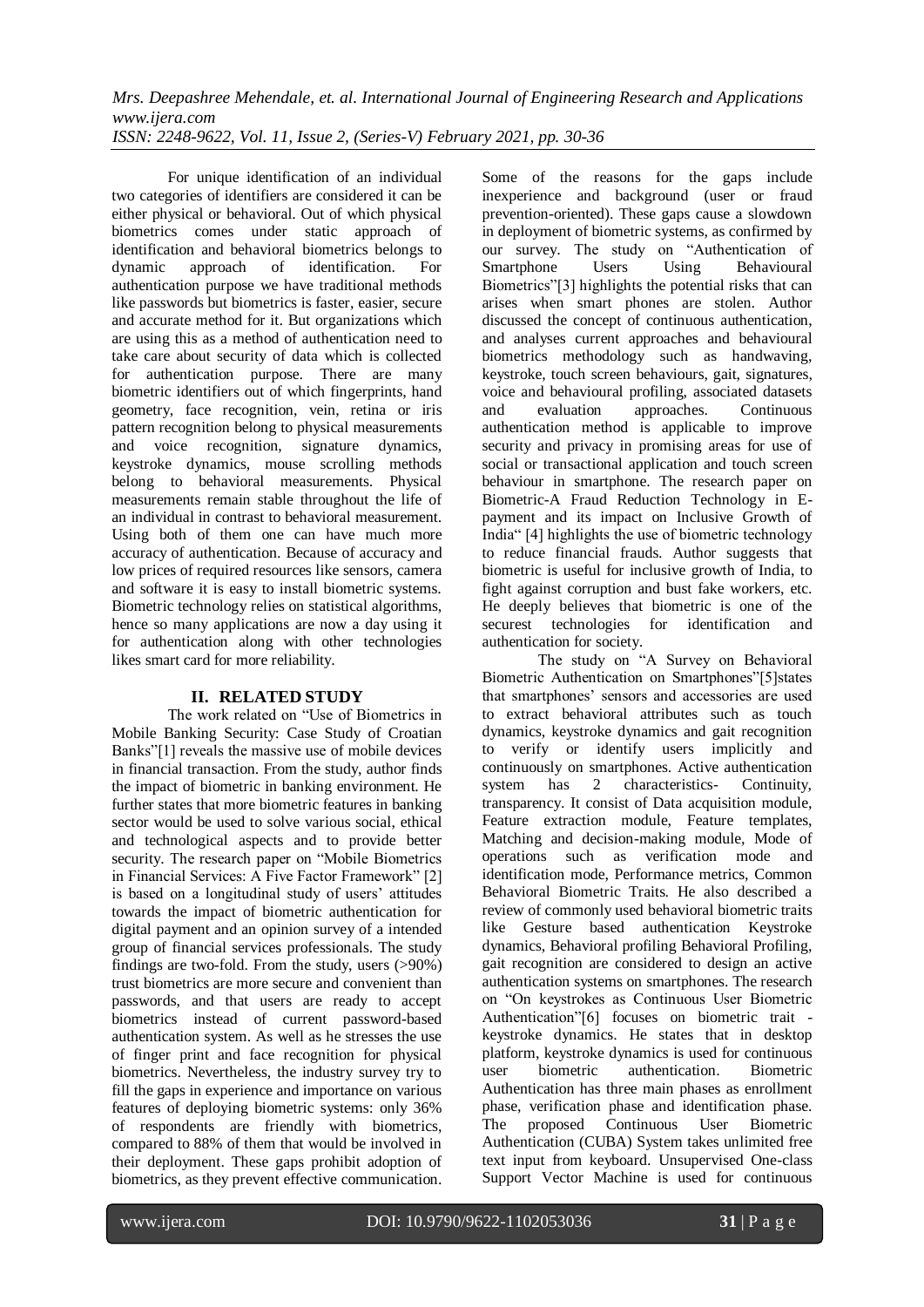*Mrs. Deepashree Mehendale, et. al. International Journal of Engineering Research and Applications www.ijera.com*

*ISSN: 2248-9622, Vol. 11, Issue 2, (Series-V) February 2021, pp. 30-36*

authentication where it classifies the authenticated user's input from all the other inputs. From that data, author extracted dwell time and flight time which helps to create a user profile. Author expressed the result that shows the system is capable of detecting intruder actions. The research on "A comparative study on the application of biometric technologies for authentication in online banking" [7] deals with assessment of biometric authenticators and suggests that fingerprint and face recognition are more suitable for biometric authentication. The study further recommends the use of these biometric technologies for Online Banking purpose.

#### **Biometric Authentication**

Biometric authentication system captures individual's characteristics and keeps them inside a database. Later on at the time of verification new record or input is again captured and it is compared with existing database. If match found, then only an individual get authenticated for further processing.

In the recent years awareness and acceptance regarding this technology have been increased, as millions of Smartphone users are already using biometric authentication to unlock their Smartphone either with fingerprint or face. For many other purposes also now a day this technology is used some of them are:

i. To unlock computers or other devices automatically after authentication of user.

ii. To control entry in restricted area only to trusted system administrators.

iii. To extract appropriate information from support line of help desk system after recognizing employee's voice.

iv. To protect sensitive documents.

### **Behavioral Biometrics**

Today's world is technology oriented where we need to perform most of the transactions online more specifically banking transactions. Major issue faced in such transactions is identity fraud. To ensure security against online fraud and cybercrime, passwords are the traditional method where as physical biometrics is a static method but to help better there is a new technology, behavioral biometric authentication, which is not only helpful in security but also useful in access or fraud prevention. Most of the industries use behavioral biometrics for payments, online banking, ecommerce etc.

Behavioral biometrics first came into exist in 1860s. People started to notice that each telegraph operator sent signals in a particular way, so they authenticate by the way they sent their messages. Today, the method is much more advanced, analyzing is done differently but the basic idea

remains same. Advanced technologies are used in behavioral biometric for better security and accuracy.

Behavioral biometric is one of the authentication techniques based on behavioral characteristic of an individual, which identifies user by their unique patterns exhibited while they are using devices such as Smartphone, mouse, keyboard etc. This technique includes signature and keystroke dynamics, typing style, gait analysis, speech patterns, mouse use characteristics and cognitive biometrics.

Password and physical biometrics authentication technology focuses on user's knowledge and user's access permission, on the other hand behavioral biometrics is more advanced cyber security technology which authenticate users by focusing on, user's action and its way of performing them. Many more fraud cases found in traditional biometrics which highlights weaknesses of them, the major one is it usually authenticate user at the point of login. Solution to this security problem is behavioral biometrics which is using concepts of Artificial Intelligence. While doing online transactions it helps to perform authentication of user. This technology works in background of a session which can be web or mobile and observe many parameters of users, including the way users holds the device, the force they use when they type, and how they scroll or toggle between fields which provide continuous authentication of user throughout the online transaction and not just at the beginning. Since each user's interactions with a device are distinctive, behavioral biometrics can differentiate between the activities of an authentic user and the activities of an attacker or hacker.

#### **Benefits of Behavioral Biometrics**

Behavioral characteristics or features of an individual is not at all useful for attackers as they cannot be reused, duplicated or stolen, where as physical biometrics data which is present inside a database is vulnerable to attackers, it is very risky if it gets compromised anyhow by attackers. Cyber criminals are testing the integrity of authentication technology all the time hence risky biometric authentication technology may be vulnerable, so we need an alternative solution, behavioral biometrics is emerging as a more secure alternative noticed by many industries and becomes a form of cyber security in this digital world.

#### **i. Accuracy**

Behavioral biometric is a unique way of identifying an individual. Since there are many data points collected we can use any combination of them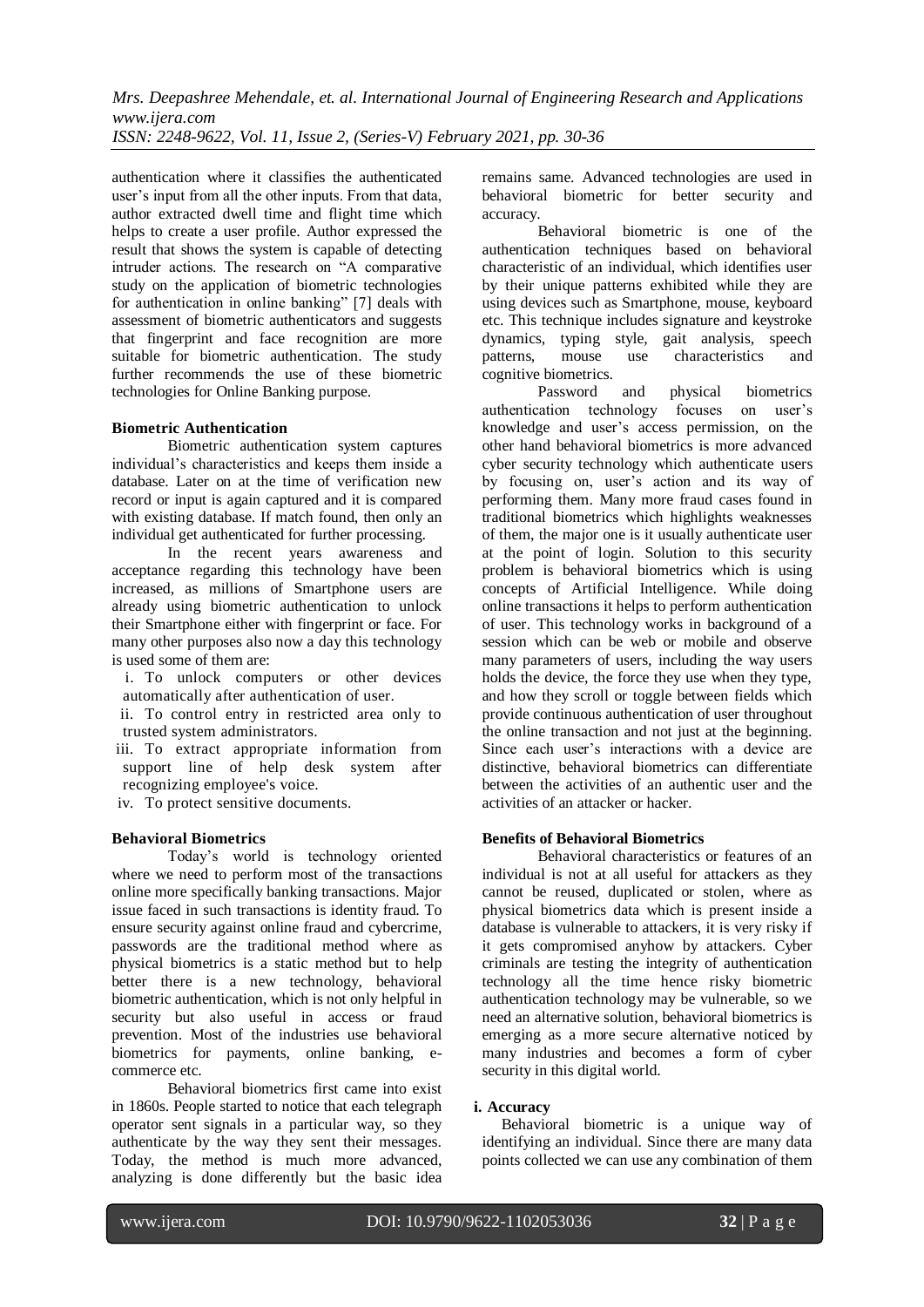*Mrs. Deepashree Mehendale, et. al. International Journal of Engineering Research and Applications www.ijera.com*

*ISSN: 2248-9622, Vol. 11, Issue 2, (Series-V) February 2021, pp. 30-36*

to identify an individual which will give us accurate and precise identification.

### **ii. Convenience**

Here registration and authentication method is passive, which avoid an unpleasant user experience. Without disturbing the user experience it examines the behavioral characteristics of a user.

## **iii. Efficiency**

Behavioral characteristics are extremely difficult for humans to differentiate and practically impossible to replicate when multiple characteristics are examined concurrently.

### **iv. Flexibility and Specificity**

As per the need we can find an option specific analysis of required behavioral biometric features which can be used further easily. Depending on device used for online transaction, specific movements of an individual are tracked and used for identification purpose.

### **v. Improved Security**

During entire online transaction behavioral biometric authentication works at background, this helps to protect internal frauds powerfully than other authentication mechanism. Physical biometrics like a fingerprint or a facial scan is easy to spoof. Each individual is having its unique way of handling Smartphone, keyboard or mouse which cannot be spoofed by hackers, which prevent identity theft and minimizes risk of online fraud hence improves security.

#### **vi. Fast and Inexpensive Deployment**

It offers easy-to-use API, which allows developers to integrate this authentication technology very quickly and easily into an existing hardware thus no need to use costly additional hardware devices, deployment cost is also low.

#### **Online Banking without behavioral biometrics**

In today's digital world mostly all financial organizations have developed online banking functionality as an easy and convenient way to manage customer's money. These changes in banking sector take away bank users from traditional banking and attract towards online banking. Online banking has developed and succeeds over the years, but is now facing key challenges due to the online banking frauds like phishing, data compromises, and other attacks. Increase in these attacks has caused a decrease in the use of online banking. Because of which customers trust in the ability of financial organizations functionality has been affected negatively. Customers are always having fear in their mind regarding safety of their money and they are expecting a permanent solution from the banks. So now to attract the customers towards online banking, it is a tough challenge in front of financial

organizations. It becomes mandatory for them to take necessary actions against these online frauds to ensure security, where authentication technology plays a vital role.

Traditional method used for user authentication and access control in online banking is password mechanism, which is not strong enough if it is the only authentication method and has found several cyber attack cases all around.

### **Problems in Password**

Online banking has made our life easier but has also increased some amount of risks using the same. Even though the online banking sites and mobile apps are designed to be more secure and banks are constantly using higher security protocols but still online transactions can be hacked. The hackers may make use of some or the other software to guess the password which the user uses. If the passwords are weak then it may be more vulnerable to attacks. Passwords are the key to unlock our digital or online transactions.

Flaws in Password:-

- i. Passwords kept are generally simple.
- ii. Passwords are not complicated as the user can remember simple words.
- iii. Passwords used are not generally unique for all websites.
- iv. Passwords are not changed often.
- v. It is very difficult to keep different passwords for accessing different resources or services.
- vi. Hackers can get clue of Password through the used security questions and answers.
- vii. To create unbreakable password user need to follow password policies, but password following such structure are difficult to remember.
- viii. It is just a one factor authentication process.
- ix. They are static in nature.
- x. Password maintenance is a very big concern for system administration which includes creating, resetting, or changing user passwords.

#### **Features of Behavioral Biometrics**

Behavioral biometrics is better than other authentication system, as ones credentials can be compromised but behavior cannot be copied or replicated. The key to working of behavioral biometrics is machine learning process, which have the ability to automatically learn for themselves and improve data. A user's behavioral patterns, such as the way one holds their Smartphone, moves their mouse, or swipes their finger on a screen, are measured and recorded using sensors. Advanced software algorithms then analyze the collected data to create a profile for the user. This profile is then used to continuously check against a user who is in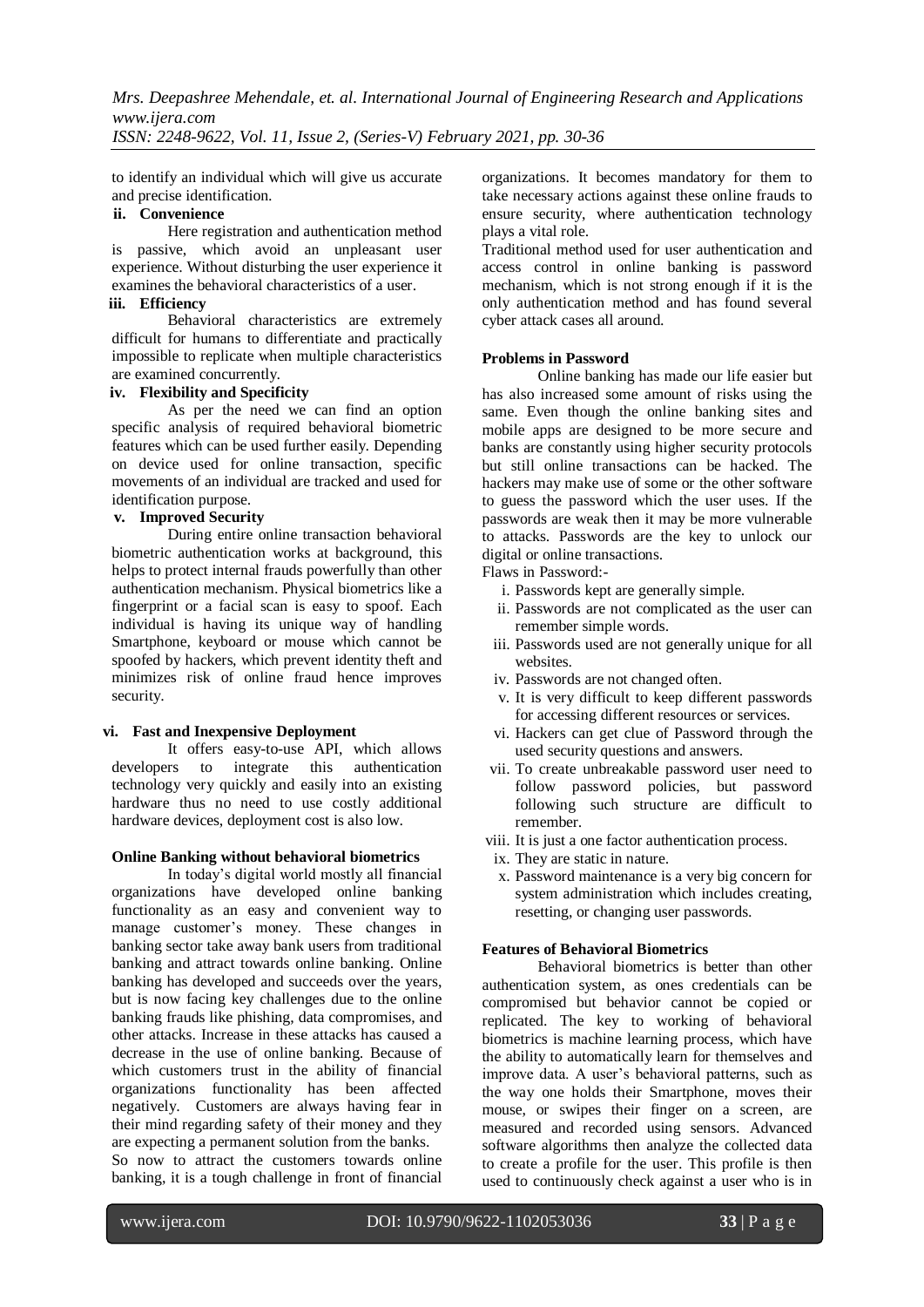*Mrs. Deepashree Mehendale, et. al. International Journal of Engineering Research and Applications www.ijera.com*

*ISSN: 2248-9622, Vol. 11, Issue 2, (Series-V) February 2021, pp. 30-36*

an online banking session. The true user will almost always match their profile, while it would be impossible for an attacker to mimic their victim's behavior. Behavioral biometrics is used for continuous authentication, risk-based authentication, insider threat detection, and fraud detection and prevention.

For Online banking transaction Behavioral Biometric can be considered as an added security layer which has the following highlighted features:-

### **i. Continuous Authentication**

As contrast to the current Online Banking process the behavioral biometric authentication focuses on continuous authentication till the user is logged onto the website and doing the transaction. Contrastly the password Authentication which is used is done at the starting of the transaction and once the password and one time password is entered correctly the user is a considered to be a valid user and is allowed to do all types of transaction. But as we know both static password and the OTP can be compromised so it will be a better solution if a continuous process of authentication runs while using the system, this will protect the system from being hacked while actual transfer or any other important transaction is going on. As it is continuous authentication the customers are also satisfied with this type of authentication and this will surely help to improve more and more customers attract using the same.

### **ii. Risk Based Authentication**

As behavioral biometrics authentication collects all sorts of behavioral qualities such as typing speed along with some supported features like device type, IP address and geo location. The user's historical behavioral factors, such as the typical timing of user access, patterns, etc. get stored which enable the risk of fraud in online transaction. The factors reduce the risk of an intruder who is willing to intrude in between the transaction. As the behavioral characteristics of a person cannot be copied or duplicated, even if anyone who will be trying to do so will be caught, as the pattern of his behavior will not match the pattern of a valid user. Reducing risks while using Online Transaction will also attract more customers.

### **iii. Fraud Detection and Prevention**

Behavioral biometrics also increases the chance of fraud detection and prevention. As the user profile is recorded in the database it will allow to detect intruder if pattern does not match by using pattern matching algorithm. Fraud detection also becomes easy by using this technique as database has a huge collection of historical data. This

historical data will be useful to detect the patterns or actions of an unauthorized/illegitimate user.

### **Behavioral Biometrics for Authentication in Online Banking**

While using Online Banking procedure, the customer uses his password which he has to remember, but we know that studies have already proven that password a 1-factor authentication is highly vulnerable. Multi-factor authentication is based on more than one authentication factor. The most famous amongst the multi-factor authentication is the combination of static password which the user knows and a One Time Password generated. However the OTP which is generated is sent on the user's mobile device by SMS service or it can be also sent through the email. For doing the further transaction the user has to enter the OTP which he has received on to the banks website for completing the transaction. This technique is also not proven as one of the reliable technique. The study done reveals that there are cases of illegal tracking of one-time codes sent through SMS and then using them for fraud money transfers. SMS-based authentication has been compromised through mobile malware. Therefore 2-factor authentication on its own is also not good enough as a security tool, so there is a need to include more layers of security tools like behavioral biometrics.

### **Phases of Behavioral Biometrics Authentication Process**

#### **i. Enrollment Phase**

The first step for authentication in the process is creation/enrollment of a registration profile where we will require to do data collection. For this step we will have to collect the different types of behavioral data from user like the keystroke dynamics which include the rate at which the user presses or releases the key. We can collect data from user by allowing him to enter username and password and all the information related with the profiling can be then captured here in this process. By collecting all the needed data a reference template can be created for the same.

### **ii. Authentication Phase**

All the collected data should be stored in data base. This database will be used further for matching the behavioral characteristics while the user logs into the system. For matching the users behavioral characteristic with the database we can use a matching algorithm which will have correct accept ratio. ie:- The algorithm should be able to produce correct result so that the valid user should be authenticated and invalid should be restricted from entry into the system.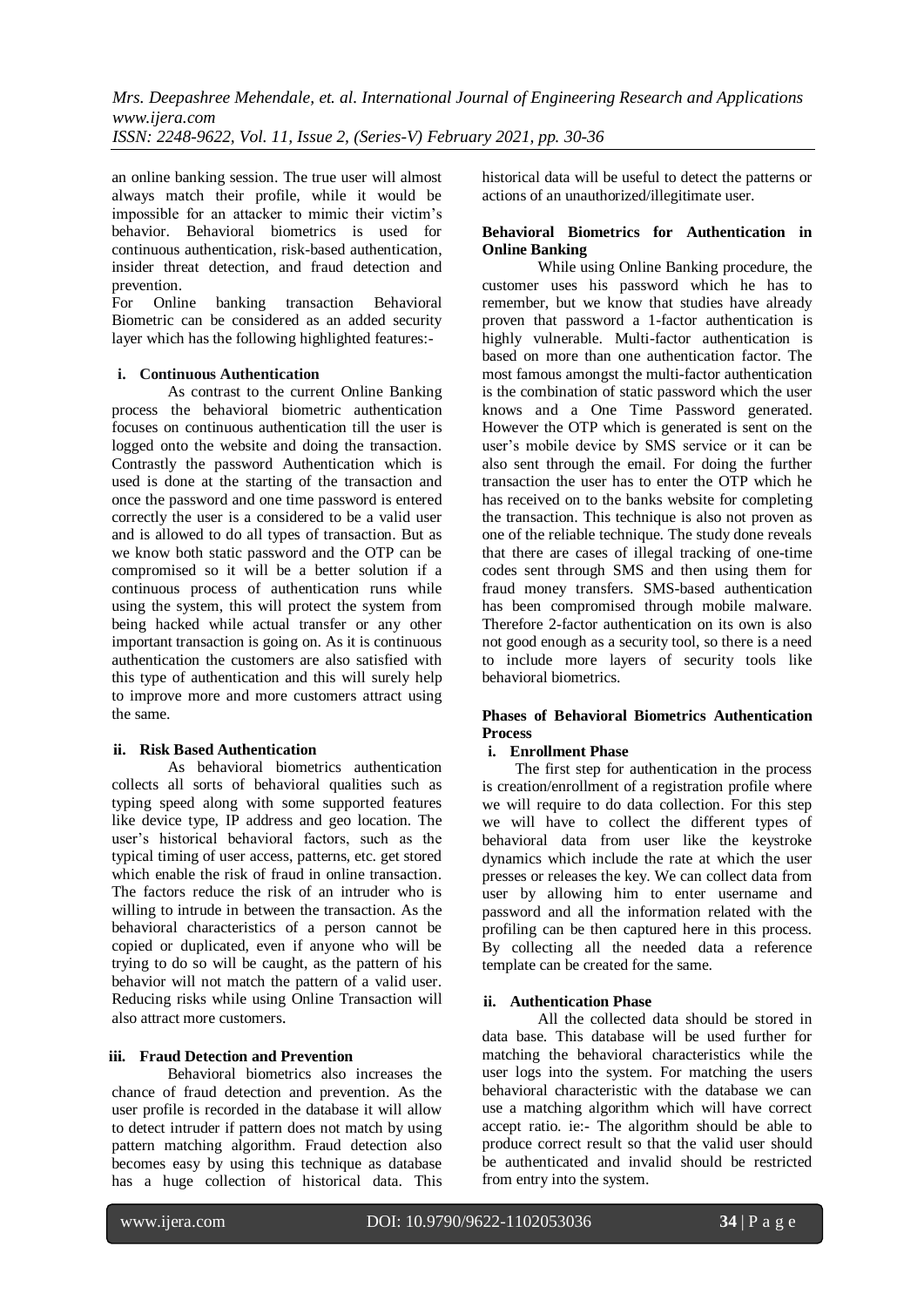**iii. FAR and FRR ratio** 

We can make use of a particular threshold value so as to select the False Accept Ratio and False Reject Ratio. FAR is calculated as a fraction of negative scores exceeding the threshold value and FRR is calculated as a fraction of positive scores falling below the threshold value. In this phase the chosen algorithm will calculate the FAR and FRR ratio by comparing the actual keystroke dynamic features with the stored historical data.

#### **iv. Verification phase**

At last, the process of verification yields two types of action: accepted or rejected user access. It will be decided by the calculated threshold value ie:- FAR and FRR ratio whether the user is legitimate or not.

#### **Proposed Model**

In digital era it is necessary that we focus all our transaction to be switched from Offline to Online. Online Transactions have greater efficiency and is also easier to use. All users of banks are attracted towards the same but are worried about the security of the transaction. If customer gets satisfied with the Authentication system and feels that it is very flexible and efficient to use the number of customers which will get attracted towards the system will increase day by day.

We propose a model which has several layers of security. Not any one scheme i.e.:- 1 factor or 2 factor authentication is fully reliable. We can combine all the advantages of different authentication types like what you know i.e.:- Password, what you have i.e.:- Token or One Time Password, what you are i.e.:- Physical Biometrics and what you do which focuses on Behavioral Characteristics. This combination will work as a Multifactor Authentication and will make the Authentication strong. This Authentication will not only work at entry level but go on working continuously till the transaction ends.



Fig.1: Workflow diagram for Proposed Mode

#### **The steps for Proposed Model are as follows Step 1**

The user/customer starts accessing/using the Mobile/Desktop Bank Application.

### **Step 2**

User is first asked to enter his User name and Password. This Password will work as the first factor of Authentication which should be correctly entered.

#### **Step 3**

While making entry of User Name and password the model can keep track of user's action of how he uses the keystroke dynamics for making entry.

#### **Step 4**

After correct password entry user will get an OTP (One Time Password) which will be sent through Authentication token mechanism. This OTP will work as a second factor Authentication and it will work as what user has.

#### **Step 5**

After correct entry of OTP the user will now have to give his Physical Biometric Authentication, Which will act as a third layer/ third factor authentication scheme this scheme will work as what you are? The user will get authenticated through Face recognition. **Step 6**

After the successful authentication of user physical trait he will get access to do the online transaction, while doing this the behavioral characteristics can be used. Here Keystroke dynamics, Mouse scrolling along with the extra geo location, IP address will also be checked. If all these factors match then the user will be allowed to do the transaction till the end